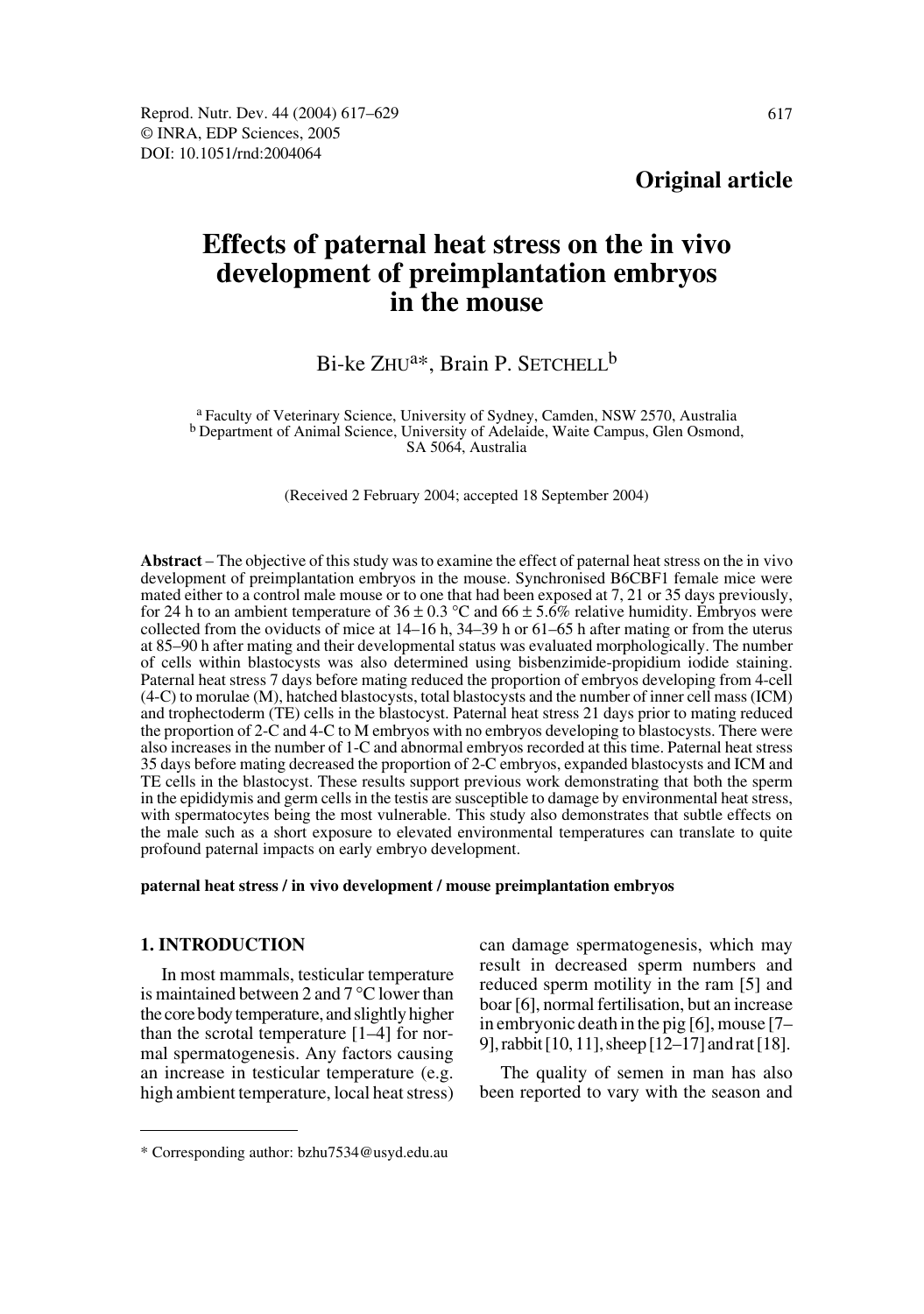occupation. Sperm concentration, total sperm count per ejaculate and motile sperm concentration have been reported to be lower in the summer than in the winter [19–22] and even mild heat can temporarily reduce the number of sperm ejaculated after two to three weeks [23]. The effect of heat stress on spermatogenesis may further extend time to pregnancy and decrease birth rate in women [24].

Early studies have shown that paternal heat stress reduces fertilisation rates [8] and the in vivo development of preimplantation embryos in the mouse [7]. The extent of the effect could be related to the time after heatstress of the males [8, 18]. Setchell et al. [18] reported that local heating of the testis between 7 days and 35 days prior to mating reduces the size and weight of litters in the mouse. Our own studies have also indicated that the in vitro developmental rates of heatsired preimplantation embryos begin to decrease in the embryos sired on 3 days after heat-stress, were the lowest when embryos were sired on 21 days after heat-stress, and then gradually returned to control levels when sired on 42 days [9]. Therefore, in the present study, we investigated the effect of paternal heat stress on the in vivo development of preimplantation embryos conceived at 7, 21 and 35 days after heating of the male to determine the stage at which the preimplantation embryos might be affected by paternal heat stress.

#### **2. MATERIALS AND METHODS**

Procedures used for all experimental animals were approved by the Animal Ethics Committee, at the University of Adelaide.

## **2.1. Heat stress of the male**

Twelve fertile B6CBF1 male mice (3 to 4 months old) were placed in a psychrometric chamber set at  $36 \pm 0.3$  °C and  $65.8 \pm$ 5.6% relative humidity and heated for 24 h, while another twelve comparable fertile F1 male mice were similarly kept at 21 °C as

a control group. This experiment was undertaken in triplicate.

## **2.2. Determination of sperm characteristics**

The control and heat-stressed males were killed by cervical dislocation, 7, 21 and 35 days after the treatment. The epididymides were collected and the cauda epididymis was isolated and placed in a Falcon tube containing 2 mL of HTF medium (pH 7.4). The tissue of the cauda epididymidis was minced by using scissors to release spermatozoa. The spermatozoa were allowed to swim up and incubated for 1 h in an atmosphere of 5% CO<sub>2</sub>, 5% O<sub>2</sub> and 90% N<sub>2</sub> at 37 °C, the concentration and motility of spermatozoa were determined, using Microcell chambers (Conception Technologies, USA). For the determination of sperm concentration, 6 µL of the diluted semen were loaded into a Microcell chamber. An Olympus phase-contrast microscope fitted with an eyepiece reticle (Olympus Australia Pty. Ltd. Australia) was used to score sperm from 6 or 12 fields in each side of the chamber. Two hundred to three hundred spermatozoa were scored in each chamber. For the determination of motile sperm, semen was loaded into a prewarmed (37 °C) microcell chamber and placed on the heated (37 °C) microscope stage. The non motile and total motile (any type of movement) sperm were counted by looking through the reticle grid in the microscope eyepiece. Two hundred spermatozoa were scored in each Microcell chamber. The viability and morphology of spermatozoa were evaluated with a staining method of eosin-nigrosin [25]. Ten microliters of diluted semen stained with a solution containing 0.67% eosin (Sigma, Australia) and 5% nigrosin (Sigma, Australia) was applied to a slide which was kept on a warm plate at 37 °C and smeared using a coverslip ( $18 \times 18$  mm). The slides were left to dry on the warm plate for about 5 min. The percentage live (unstained, white in colour)/ dead (stained, pinkish in colour) spermatozoa was determined by counting 200 sperm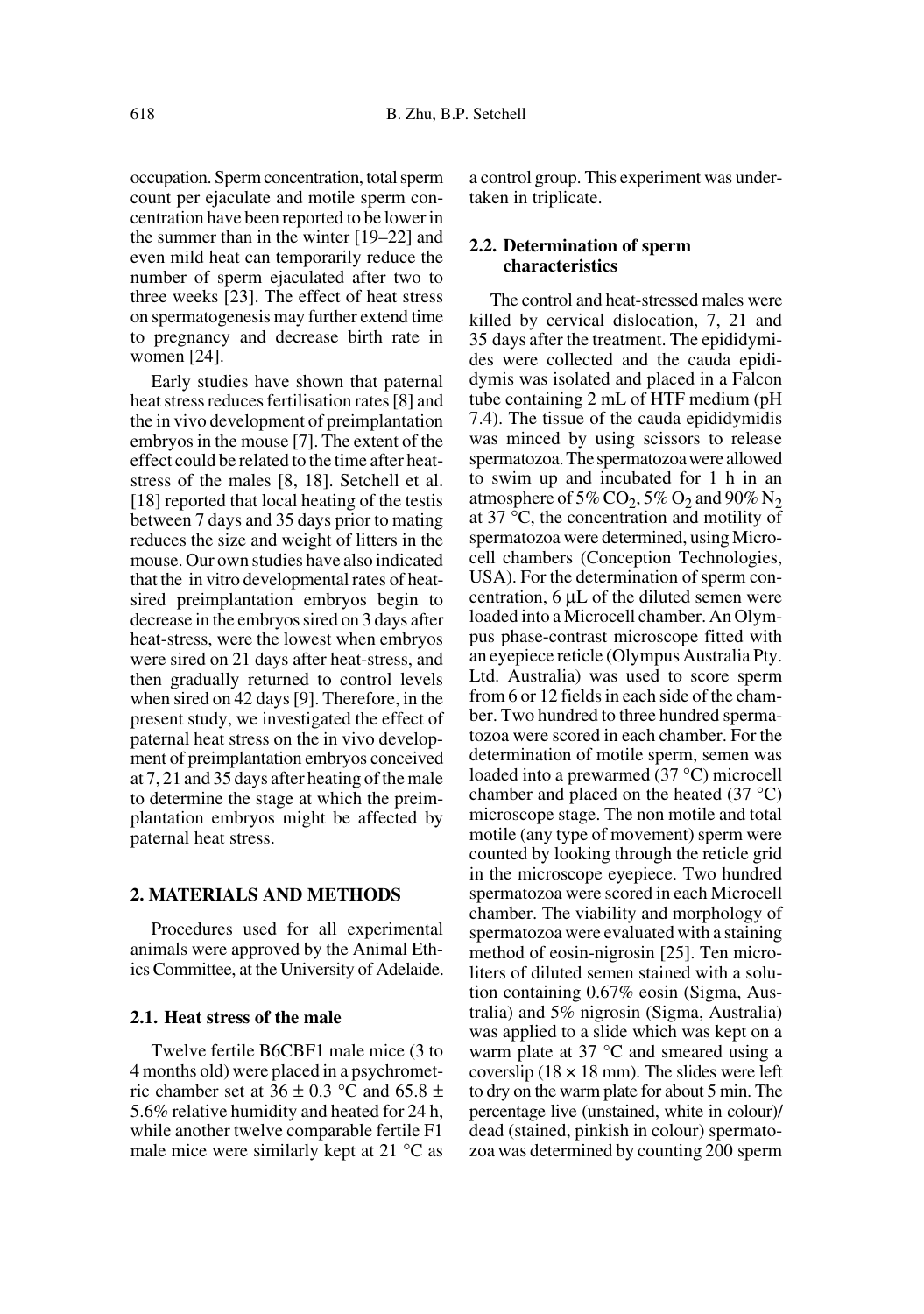cells in each of three prepared slides using an Olympus bright field microscope fitted with eyepiece reticles (Australia) (400 $\times$ ). The prepared slides were also used for morphological evaluation. Normal sperm showed no sign of defect but had the ideal sperm cell structure. Abnormal sperm showed defects with the head, midpiece or tail.

#### **2.3. Oestrous synchronisation of female mice**

Normal B6CBF1 female mice (2 to 3 months old) were placed in a room with no males present. After 28 days, a small cage containing male mice was placed on top of a large cage containing female mice so that the "male effect" would shorten and synchronise the female oestrous cycles [26, 27]. Approximately 30% of female mice were in oestrus on the third day following exposure to the male, and showed vaginal gaping, with vaginal tissues being lighter pink and less moist, and the striations being more pronounced.

### **2.4. Mating and collection of preimplantation mouse embryos**

Oestrous female mice were mated with control or heat-stressed males. Each control male and heat-stressed male was caged with 2 oestrous females on 7, 21 and 35 days after heating of the male. The existence of a copulation plug the following morning, was taken as an indication of a successful mating.

Successfully mated mice were euthanised by cervical dislocation at specific intervals after mating. The mating time was defined as midnight (0.00 h) and female mice were allocated randomly for the collection of preimplantation embryos at the zygote, 2-cell, 4-cell to morula and blastocyst stages from the oviduct or the uterus at 14–16 h, 34–39 h, 61–65 h and 85–90 h after mating, respectively. The number of corpora lutea, the number of preimplantation embryos recovered and their stages of development were recorded for each female.

## **2.5. Morphological evaluation of preimplantation embryos**

The quality of the individual embryos was determined by a method described previously [28], scoring normal, abnormal or unfertilised. The definitions applied were:

#### *2.5.1. Normal*

The embryo was spherical and symmetrical with cells of uniform size, colour and texture; the embryo was at an appropriate stage of development, i.e. the embryos recovered at 14–16 h, 34–39 h, 61–65 h and 85–90 h after mating were zygotes judged by the presence of the second polar body or pronuclei, 2-cell embryos, 4-cell embryos to morulae and morulae to blastocysts, respectively.

#### *2.5.2. Abnormal*

The embryos showed extruded blastomeres, a few cells of variable size, and contained numerous large vesicles.

#### *2.5.3. Unfertilised*

An ovulated ovum which did not contain the second polar body or pronuclei.

## **2.6. Differential fluorescent labelling of trophectoderm (TE) and inner cell mass (ICM) in the blastocyst**

The number of TE and ICM cells was determined by a method described previously [28]. Blastocysts were transferred from a Hepes-HTF medium [29] to acid Tyrode solution [30], under constant observation for 30–60 s, until the zonae pellucidae were completely dissolved. They were then washed 3 times in the Hepes-HTF medium and transferred into a CZB medium [31] containing 10% rabbit anti-mouse whole serum (M5774, Sigma, Australia), and then incubated at 37 °C for 15 min. The embryos were washed 3 times in the Hepes-HTF medium and transferred to the CZB medium containing 10% guinea pig serum complement (51639, Sigma, Australia) and incubated at 37 °C for 5–6 min. They were then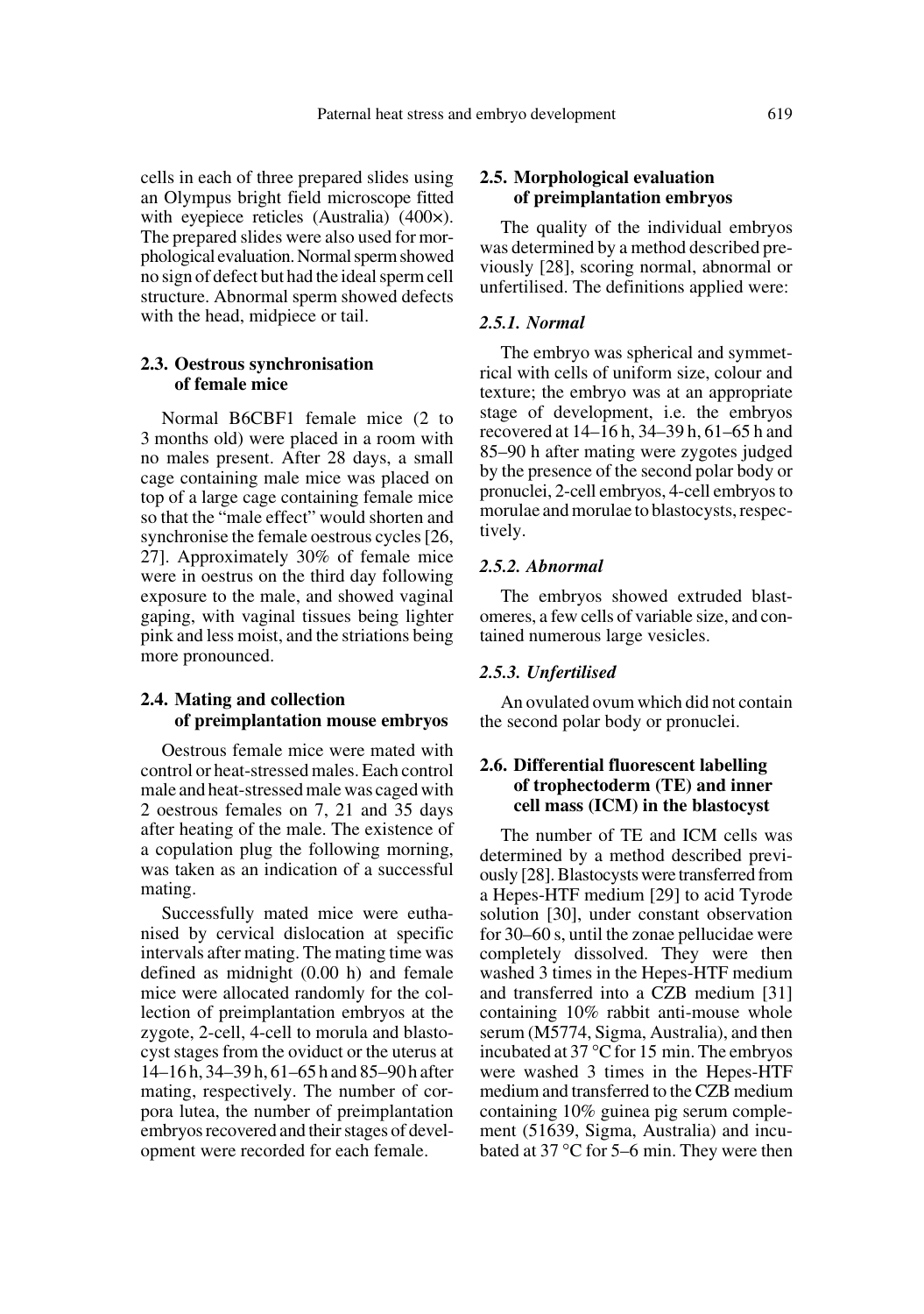| $Groups*$                                     | C<br>$(N = 18)$         | H7<br>$(N = 6)$         | H21<br>$(N = 6)$        | H <sub>35</sub><br>$(N = 6)$ |
|-----------------------------------------------|-------------------------|-------------------------|-------------------------|------------------------------|
| Sperm concentration $(x10^6 \text{·mL}^{-1})$ | $13.5 \pm 0.37^{\circ}$ | $9.1 \pm 0.58^{\rm b}$  | $6.5 \pm 0.76^c$        | $10.2 \pm 0.37^{\rm b}$      |
| Sperm motility $(\%)$                         | $68.5 \pm 2.13^a$       | $44.2 + 5.23b$          | $30.5 \pm 2.89^{\circ}$ | $54.2 \pm 3.74$ <sup>b</sup> |
| Sperm viability $(\%)$                        | $69.6 \pm 1.12^a$       | $62.5 \pm 2.05^{\rm b}$ | $36.7 \pm 1.63^c$       | $66.7 \pm 1.26^a$            |
| Sperm abnormality $(\%)$                      | $6.5 \pm 0.46^a$        | $18.1 + 1.39^b$         | $38.3 + 1.06^c$         | $12.5 \pm 0.76$ <sup>d</sup> |

Table I. Semen characteristics of male mice, 7, 21 and 35 days after the heated treatment.

\* At each time point, 6 controlled and 6 heated males were killed for the determination of semen characteristics. The data obtained from 18 controlled males (C) were pooled together because there were no significant differences in sperm concentration, motility, viability and abnormality of controlled males between day 7, day 21 and day 35.

The values given are mean  $\pm$  SEM. The values with different alphabetical superscripts differ significantly (*P* < 0.01–0.001) in semen characteristics between controls and heated groups and between heated groups in days 7 (H7), 21 (H21) and 35 (H35) after the treatment (ANOVA analysis).

washed 3 times in the Hepes-HTF and stained in the CZB medium containing 20  $\mu$ g·mL<sup>-1</sup> bisbenzimide (Hoechst dye) (B2883, Sigma, Australia) with  $10 \mu$ g·mL<sup>-1</sup> propidium iodide (PI) (P4170, Sigma, Australia) at 37 °C. After 30–40 min, the embryos were fixed in 1% paraformaldehyde in PBS for 1 min and washed 3 times in the Hepes-HTF. The embryos were then transferred to a slide in a droplet of less than 5 µL, covered with a cover glass and squashed gently with the blunt end of a pen. The area under the cover glass was filled with the Hepes-HTF and nail varnish (Supershine, North Ryde, Australia) was used to seal around the cover glass. Finally, the differential labelled nuclei were examined using an Olympus fluorescent microscope (Japan) within a range of 330 to 385 nm of UV exciting light and of 410 to 600 nm of emission in blue. The total magnification in the eyepiece and photograph was ×400 and ×250, respectively. PIlabelled nuclei (dead cells /TE cells) appeared red while the Hoechst B2883 labelled nuclei (viable/ICM cells) appeared blue.

#### **2.7. Data analysis**

Comparisons of differences between groups were made using analysis of variance. A significant difference was assumed to exist when the probability of it being due to chance was less than 5%.

#### **3. RESULTS**

## **3.1. Semen characteristics of male mice, 7, 21 and 35 days after heat stress**

Heat stress significantly reduced (*P* < 0.01–0.001) sperm concentration, motility, and viability of male mice at 7, 21 and 35 days when the greatest decrease occurred at 21 days after the treatment (Tab. I). However, the percentage of abnormal spermatozoa increased significantly (*P* < 0.01–0.001) for mice at 7, 21 and 35 days with the greatest increase observed at 21 days after the treatment (Tab. I).

# **3.2. The effect of paternal heat stress 7 days prior to mating on the in vivo development of mouse embryos**

Paternal heat stress 7 days prior to mating did not affect the proportion of embryos developing to the zygote and 2-cell stages at 14–16 h and 34–39 h after mating, but significantly decreased the percentage of 4-cell to morulae at 61–65 h after mating and hatched blastocysts at 85–90 h after mating (Tab. II). However, the number of zygotes and morulae were higher in the heat-sired group (H7) (Figs. 1B and 1E) than in the controls (C7) (Figs. 1A and 1D) when the embryos were collected at 61–65 h and 85– 90 h respectively after mating (Tab. II).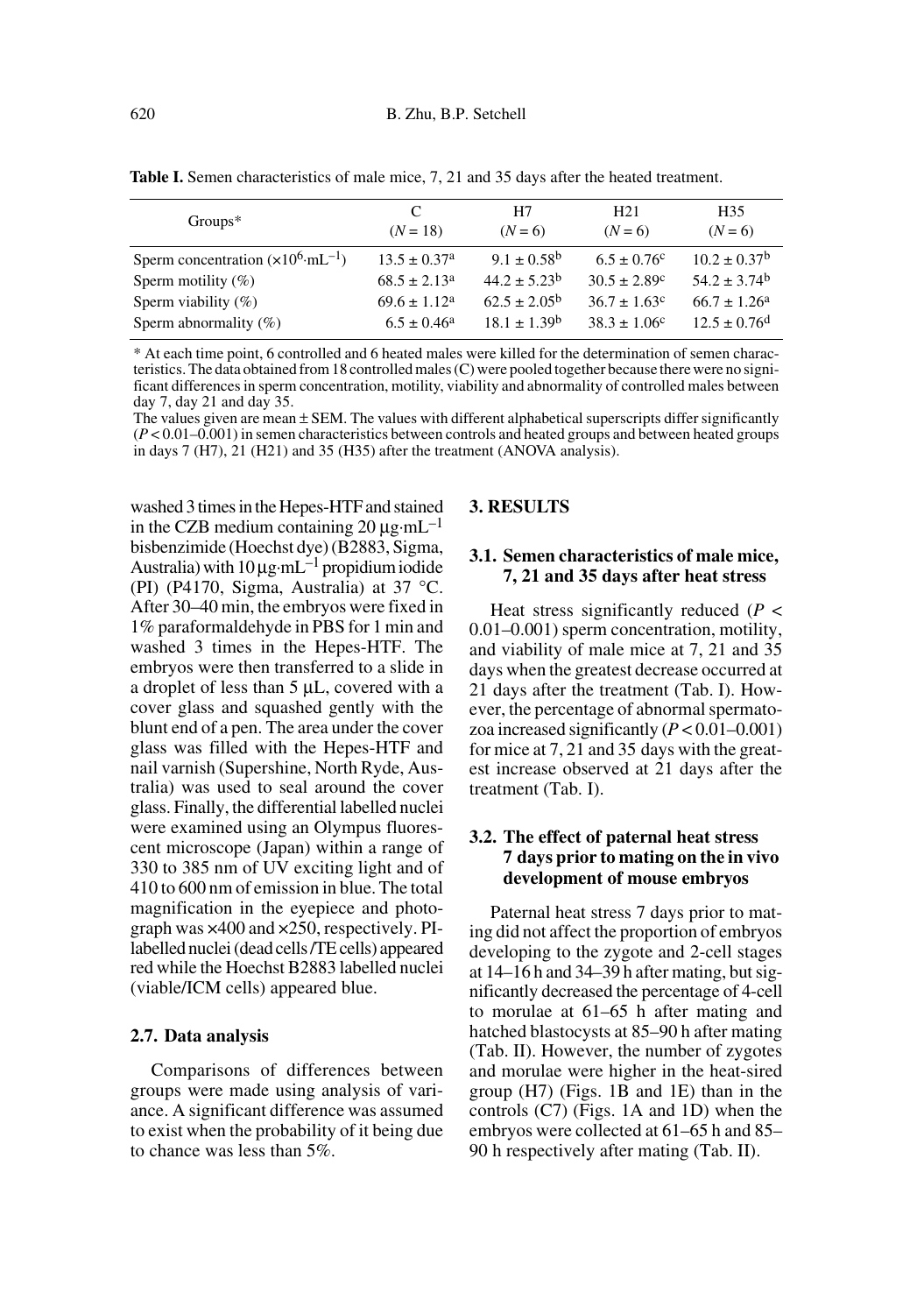| Time of embryos<br>recovered after<br>mating $(h)$ | $14 - 16$       |                 | $34 - 39$      |                | $61 - 65$      |                  | $85 - 90$      |                    |
|----------------------------------------------------|-----------------|-----------------|----------------|----------------|----------------|------------------|----------------|--------------------|
| Groups                                             | C7              | H7              | C7             | H7             | C7             | H7               | C7             | H7                 |
| No. females                                        | $\overline{4}$  | $\overline{4}$  | $\overline{4}$ | $\overline{4}$ | $\overline{4}$ | $\overline{4}$   | 7              | 11                 |
| No. corpora                                        |                 |                 |                |                |                |                  |                |                    |
| lutea                                              | $10.8 \pm 1.71$ | $10.5 \pm 1.29$ | $8.8 \pm 1.26$ | $9.3 \pm 2.22$ | $7.8 \pm 1.89$ | $8.0 \pm 0.82$   | $8.3 \pm 1.60$ | $8.3 \pm 1.56$     |
| Recovered                                          |                 |                 |                |                |                |                  |                |                    |
| embryos                                            | $10.3 \pm 1.89$ | $10.5 \pm 1.29$ | $8.5 \pm 1.29$ | $8.3 \pm 1.50$ | $7.8 \pm 1.89$ | $7.8 \pm 0.96$   | $7.7 \pm 1.70$ | $7.5 \pm 1.64$     |
| Zygotes                                            | $9.5 \pm 0.58$  | $10.5 \pm 1.29$ | $0.5 \pm 1.00$ | $0.8 \pm 0.50$ | $0.3 \pm 0.5$  | $2.5 \pm 0.82**$ |                |                    |
| $2-Ca$                                             |                 |                 | $8.0 \pm 2.16$ | $7.3 \pm 1.50$ | $0.0 \pm 0.00$ | $0.5 \pm 0.58$   |                |                    |
| 4-C to M                                           |                 |                 |                |                | $7.5 \pm 2.38$ | $4.0 \pm 2.45*$  | $0.0 \pm 0.00$ | $1.3 \pm 1.42**$   |
| B                                                  |                 |                 |                |                |                |                  | $4.9 \pm 2.61$ | $6.2 \pm 2.23$     |
| HB                                                 |                 |                 |                |                |                |                  | $2.9 \pm 3.20$ | $0.0 \pm 0.00$ *** |
| $B + HB$                                           |                 |                 |                |                |                |                  | $7.7 \pm 1.60$ | $6.2 \pm 2.23*$    |
| Abnormal                                           | $0.8 \pm 1.50$  | $0.0 \pm 0.00$  | $0.0 \pm 0.00$ | $0.3 \pm 0.50$ | $0.0 \pm 0.00$ | $0.8 \pm 0.50$   | $0.0 \pm 0.00$ | $0.0 \pm 0.00$     |
| Unfertilised                                       |                 |                 |                |                | $0.0 \pm 0.00$ | $0.3 \pm 0.50$   |                |                    |

**Table II.** The effect of paternal heat stress 7 days prior to mating on the in vivo development of embryos.

 $\rm ^a$  C: cell, M: morula, B: blastocyst, HB: hatched blastocyst, Abnormal: abnormal embryo, Unfertilised: unfertilised ovum.

The values given are mean ± SEM. The values with \*, \*\* and \*\*\* superscripts differ significantly (*P* < 0.05–0.001) between the heat-sired group (H7) and controls (C7) for embryo development (ANOVA analysis).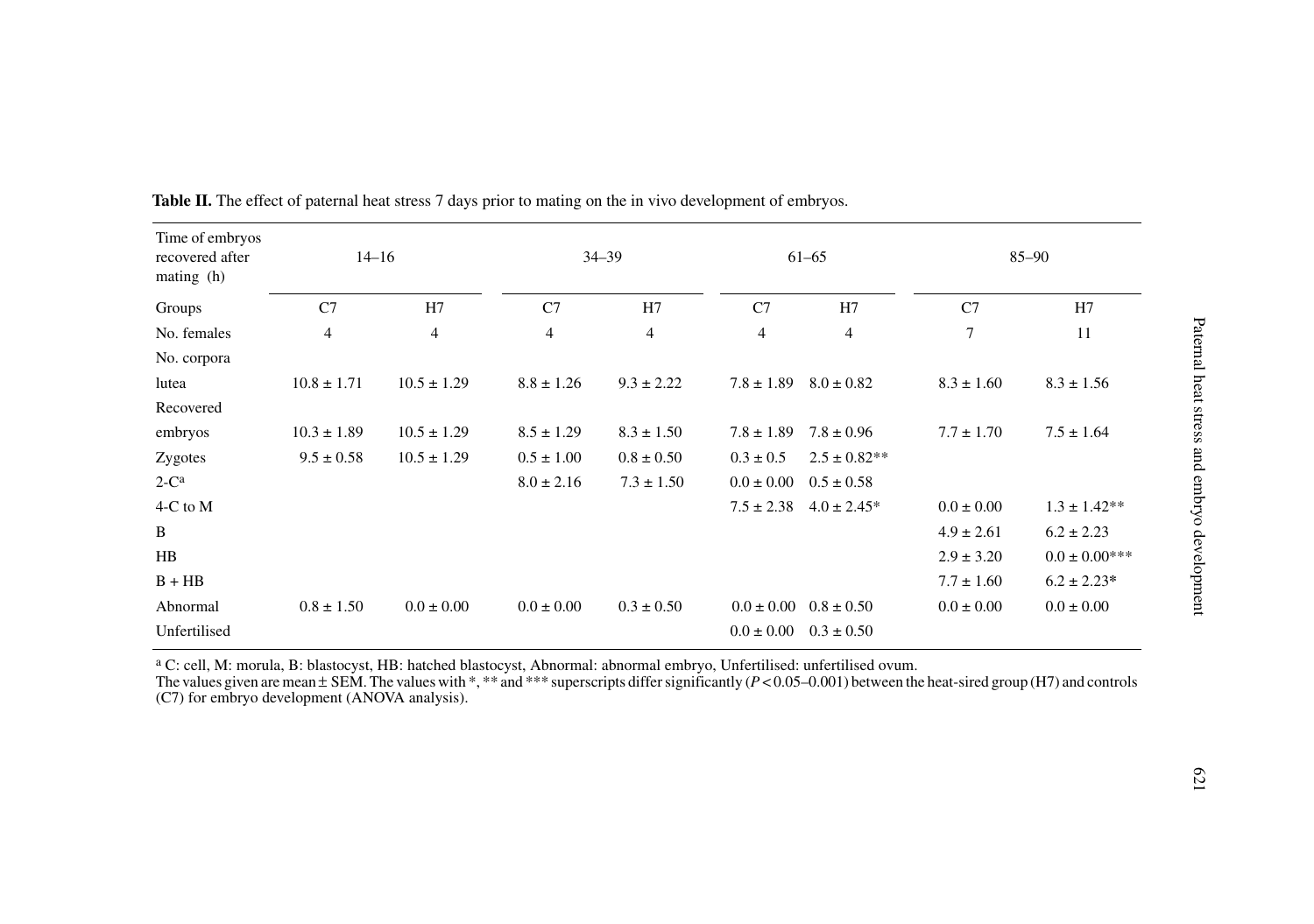

**Figure 1.** A, B, C represent respectively embryos collected from the oviducts of mice at 64 h after mating with a control male (A) or one 7 (B) or 21 days (C) after heating; D, E and F represent embryos collected from the uterus of mice at 89 h after mating with a control male (D) or one 7 (E) and 21 days (F) after heating  $\times 100$  (Bar = 100 µm).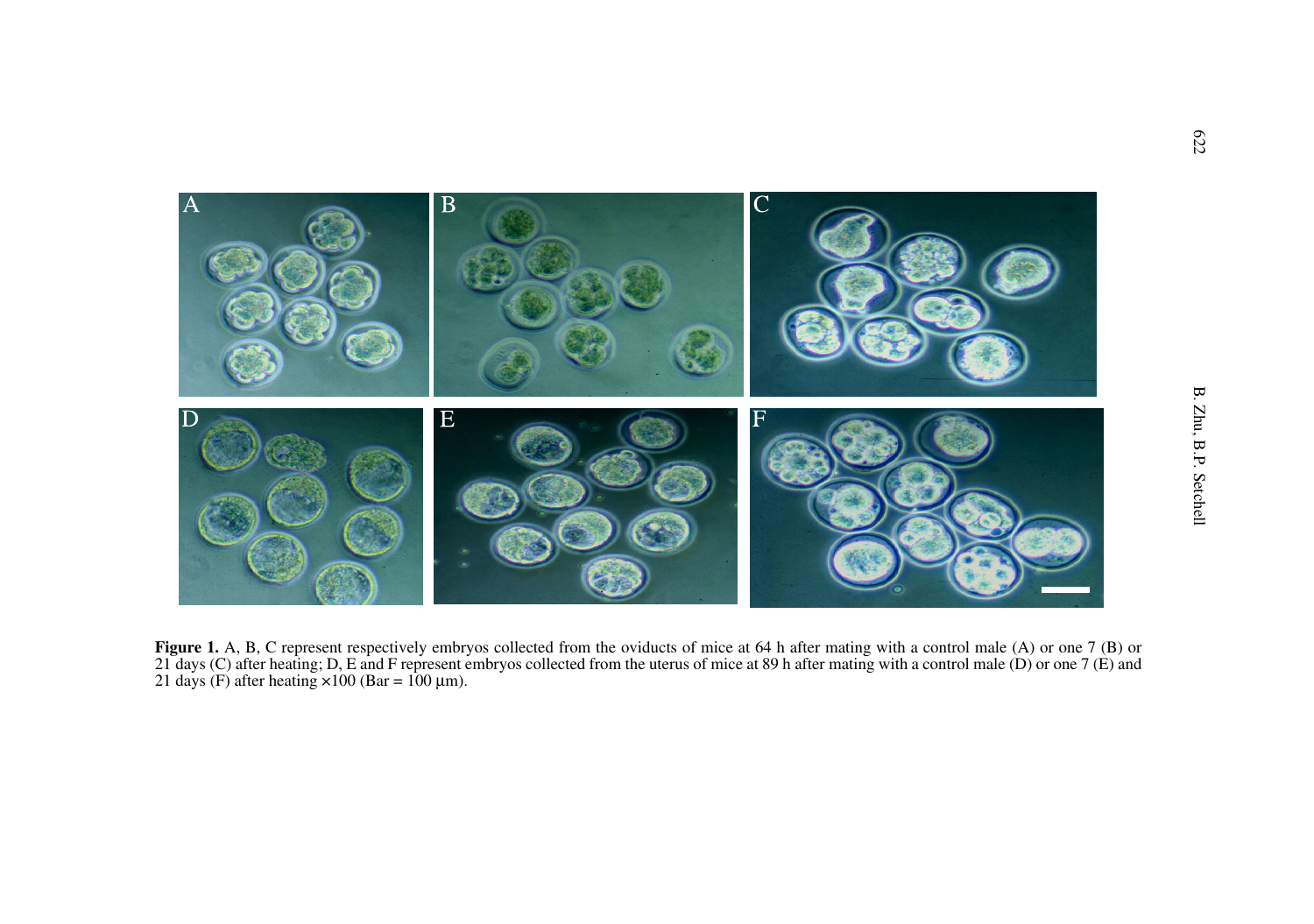# **3.3. The effect of paternal heat stress 21 days prior to mating on the in vivo development of mouse embryos**

Paternal heat stress 21 days earlier significantly reduced the proportions of embryos developing to 2-cell, 4-cell to morulae, and prevented any embryos developing to blastocysts, but increased the number of zygotes and abnormal embryos (Tab. III and Figs. 1C and 1F). Moreover, there were more 2-cell embryos at 85–90 h after mating of heated males (Tab. III).

# **3.4. The effect of paternal heat stress 35 days prior to mating on the in vivo development of mouse embryos**

Paternal heat stress 35 days prior to mating significantly increased the number of zygotes, but reduced the proportion of embryos developing to the 2-cell stage at 34–39 h after mating (Tab. IV). Furthermore, while there was no difference in the total number of blastocysts  $(B + EB)$ , the proportion of embryos developing to blastocysts (B) was higher and fewer of those developed to expanded blastocysts (EB) in H35 than in C35 (Tab. IV).

# **3.5. The effect of paternal heat stress 7 and 35 days prior to mating on the number of TE and ICM in the blastocysts**

There were significantly fewer total cells in the embryos sired by heat-stressed males on 7 days after heating, and in the number of cells in the trophectoderm and the inner cell mass, but, no change in the ICM/TE ratio (Tab. V). However, these differences were not significant in the embryos sired 35 days after heating (Tab. V). No blastocysts were available in the H21 group.

#### **4. DISCUSSION**

The results of this study support previous reports which have indicated that both the whole body heating and the local heating of the scrotum decreased sperm concentration, motility and viability, but increased the number of abnormal spermatozoa in the mouse [32, 33], bull [34–36], ram [12, 37] and boar [38, 39].

The results of this study also confirmed previous reports which have shown that when spermatozoa are subjected to an elevated temperature in the uterus or in vitro or when males are exposed to high ambient temperatures, the in vivo developmental rates of preimplantation embryos are reduced in the rabbit [10, 11] and in the mouse [7, 40]. The present finding that the number of 4-cell embryos to morulae 61–65 h after mating was significantly lower in the experimental groups at 7 and 21 days after heat stress, with a higher proportion of the embryos at the zygote or 2-cell stages was different from that of previous studies which suggested that paternal heat stress significantly increases the number of 4-cell embryos [7]. This discrepancy could be attributed to the different mouse strains used, heat-stress conditions and the time of collecting embryos. However, the decrease in the number of blastocysts 85–90 h after mating is in accord with earlier results [40]. Furthermore, a common feature in this experiment and previous studies [7, 18, 41] is that the heat-stressed male can reduce the developmental rate of preimplantation embryos and increase the number of retarded embryos.

Spermatozoa ejaculated on 7 days after heating would have been in the epididymis at the time of heating [41, 42]. Although the epididymis has previously been reported to be resistant to heat [43], heat stress could disturb epididymal maturation of the spermatozoa because heat stress has been shown to damage the chromatin structure of sperm in the epididymis of the mouse [44] and the bull [45]. The results of this study have shown that heat stress significantly reduced sperm concentration, motility, viability, but increased the number of abnormal spermatozoa. A reduction in sperm quality resulted in a decrease of the developmental rate of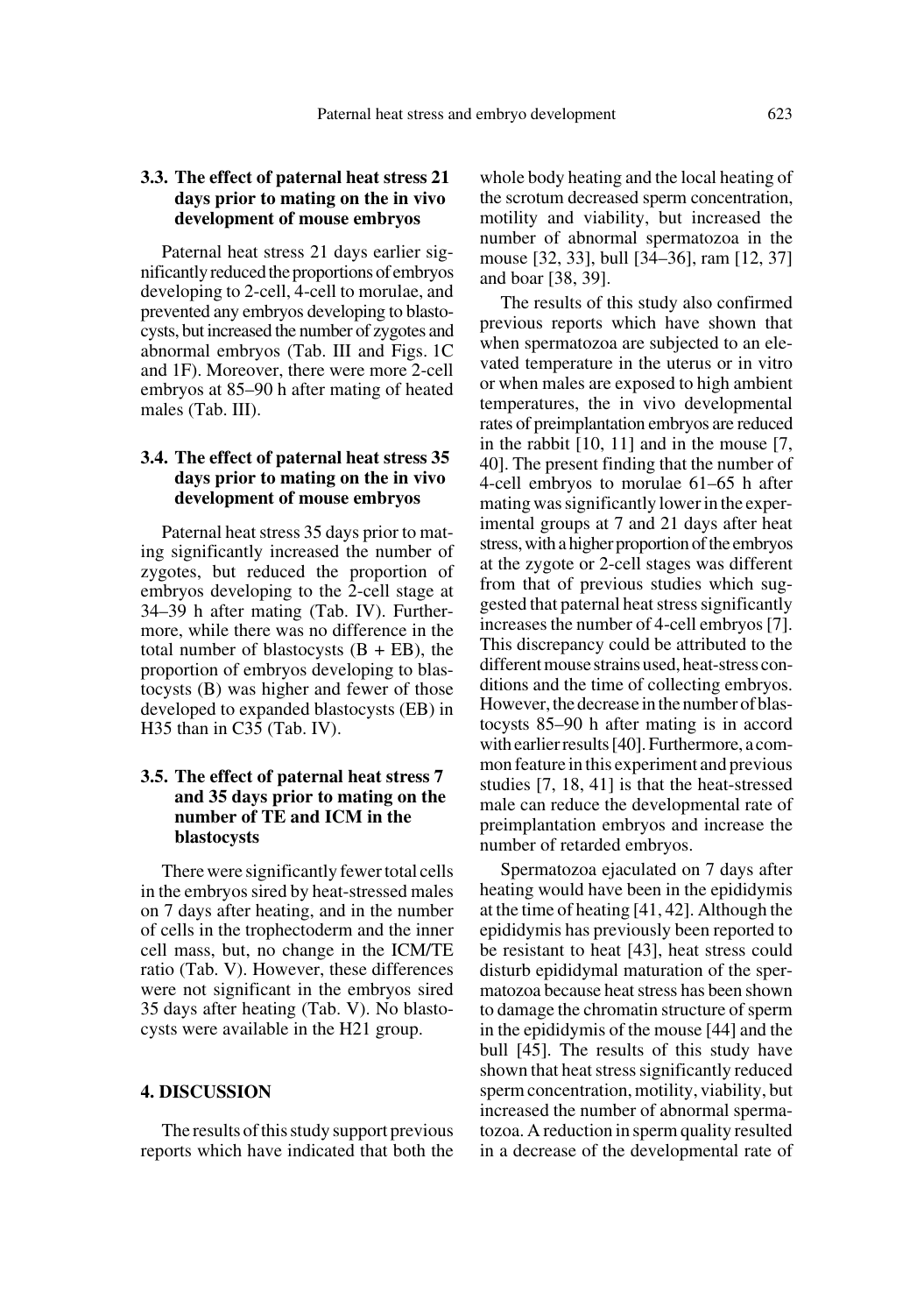| Time of embryos<br>recovered after<br>mating(h) | $14 - 16$                      |                | $34 - 39$       |                   | $61 - 65$       |                   | $85 - 90$       |                   |
|-------------------------------------------------|--------------------------------|----------------|-----------------|-------------------|-----------------|-------------------|-----------------|-------------------|
| Groups                                          | C <sub>21</sub>                | H21            | C <sub>21</sub> | H21               | C <sub>21</sub> | H21               | C <sub>21</sub> | H21               |
| No. females                                     | $\overline{4}$                 | 5              | 5               | 6                 | 5               | 5                 | 6               | 7                 |
| No. corpora lutea                               | $10.8 \pm 1.71$                | $9.8 \pm 1.30$ | $9.2 \pm 1.48$  | $8.7 \pm 1.21$    | $8.0 \pm 1.22$  | $8.6 \pm 1.82$    | $7.7 \pm 1.37$  | $9.0 \pm 2.16$    |
| Recovered                                       |                                |                |                 |                   |                 |                   |                 |                   |
| embryos                                         | $10.8 \pm 1.71$                | $9.2 \pm 1.79$ | $9.0 \pm 1.22$  | $8.3 \pm 1.21$    | $7.8 \pm 1.48$  | $8.2 \pm 2.59$    | $7.3 \pm 1.03$  | $8.3 \pm 1.98$    |
| Zygotes                                         | $10.8 \pm 1.71$ $8.8 \pm 1.79$ |                | $0.2 \pm 0.45$  | $3.3 \pm 3.20***$ | $0.0 \pm 0.00$  | $4.2 \pm 3.35***$ | $0.0 \pm 0.00$  | $1.6\pm0.77***$   |
| $2-Ca$                                          |                                |                | $8.4 \pm 1.95$  | $4.5 \pm 3.21***$ | $0.0 \pm 0.00$  | $0.6 \pm 0.89$    | $0.0 \pm 0.00$  | $1.1 \pm 0.90**$  |
| 4-C to M                                        |                                |                |                 |                   | $7.8 \pm 1.48$  | $0.2 \pm 0.45***$ | $2.0 \pm 2.53$  | $0.1 \pm 0.38***$ |
| B                                               |                                |                |                 |                   |                 |                   | $5.7 \pm 2.73$  | $0.0\pm0.00***$   |
| Abnormal                                        |                                |                | $0.6 \pm 0.89$  | $0.5 \pm 0.84$    | $0.0 \pm 0.00$  | $3.2 \pm 1.64***$ | $0.0 \pm 0.00$  | $5.4 \pm 2.36***$ |
| Unfertilised                                    | $0.0 \pm 0.00$                 | $0.4 \pm 0.55$ |                 |                   |                 |                   |                 |                   |

a C, M, B, abnormal and unfertilised are the same as in Table II.

The values given are mean  $\pm$  SEM. The values with \*\* and \*\*\* superscripts differ significantly (*P* < 0.01–0.001) between the heat-sired group (H21) and controls (C21) for embryo development (ANOVA analysis).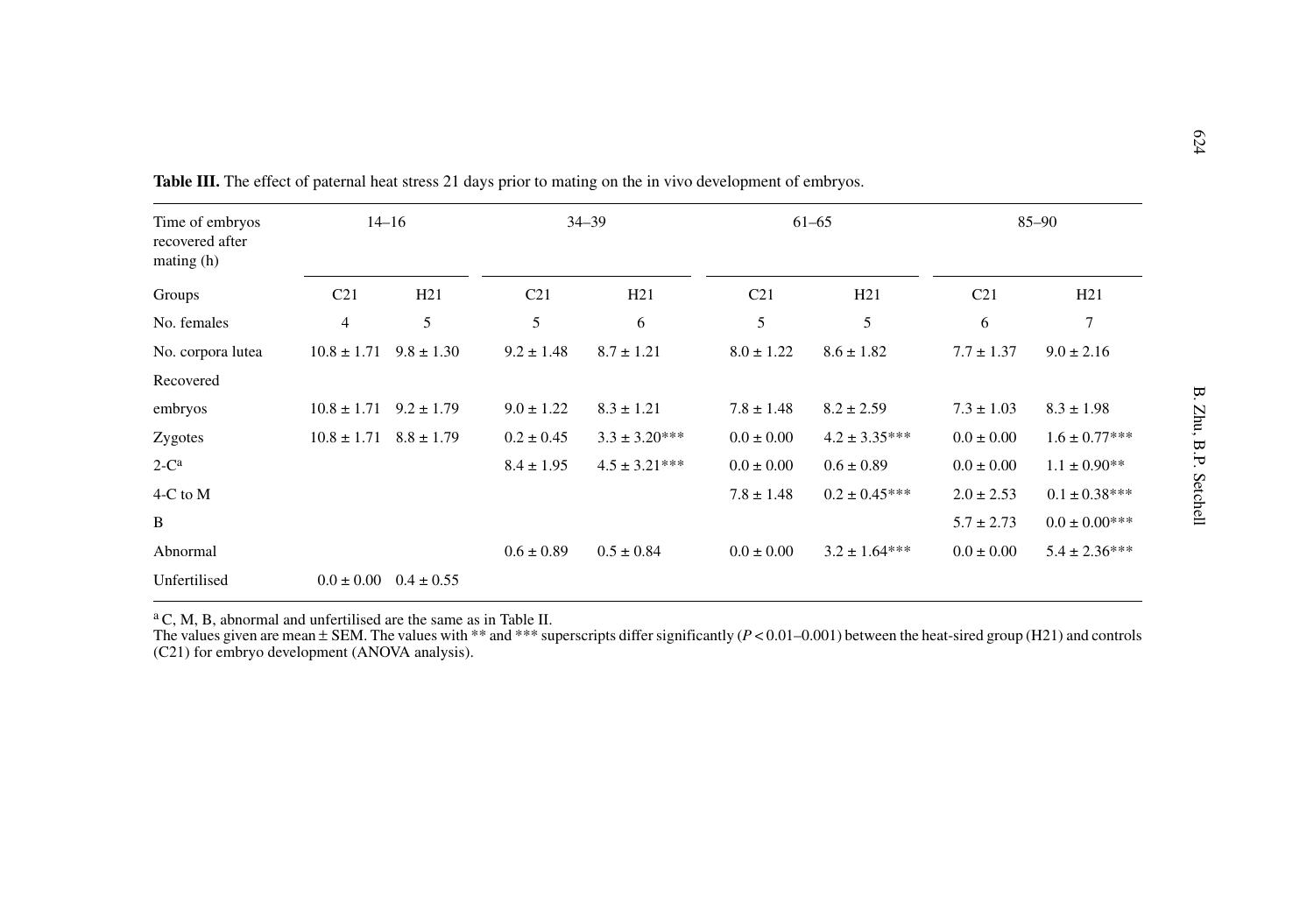| Time of embryos recovered<br>after mating (h) |                 | $14 - 16$       |                 | $34 - 39$         |                 | $61 - 65$      |                 | $85 - 90$        |
|-----------------------------------------------|-----------------|-----------------|-----------------|-------------------|-----------------|----------------|-----------------|------------------|
| Groups                                        | C <sub>35</sub> | H35             | C <sub>35</sub> | H35               | C <sub>35</sub> | H35            | C <sub>35</sub> | H35              |
| No. females                                   | 4               | 4               | 4               | 5                 | 4               | $\overline{4}$ | 6               | 5                |
| No. corpora                                   |                 |                 |                 |                   |                 |                |                 |                  |
| lutea                                         | $11.0 \pm 2.16$ | $10.8 \pm 0.96$ | $8.3 \pm 0.96$  | $8.8 \pm 2.17$    | $7.5 \pm 1.29$  | $7.3 \pm 1.89$ | $9.5 \pm 1.38$  | $8.6 \pm 1.14$   |
| Recovered                                     |                 |                 |                 |                   |                 |                |                 |                  |
| embryos                                       | $11.0 \pm 2.16$ | $10.3 \pm 0.50$ | $8.3 \pm 0.96$  | $8.4 \pm 2.07$    | $6.3 \pm 1.26$  | $6.3 \pm 2.22$ | $9.5 \pm 1.38$  | $8.4 \pm 1.14$   |
| Zygotes                                       | $9.5 \pm 0.58$  | $10.3 \pm 0.50$ | $0.0 \pm 0.00$  | $2.4 \pm 2.07***$ | $0.0 \pm 0.00$  | $0.0 \pm 0.00$ | $0.0 \pm 0.00$  | $0.0 \pm 0.00$   |
| $2-Ca$                                        |                 |                 | $8.0 \pm 0.82$  | $5.6 \pm 4.28***$ |                 |                |                 |                  |
| 4-C to M                                      |                 |                 |                 |                   | $5.8 \pm 0.96$  | $6.3 \pm 2.22$ | $1.0 \pm 1.55$  | $0.6 \pm 0.89$   |
| B                                             |                 |                 |                 |                   |                 |                | $3.5 \pm 3.21$  | $5.6 \pm 4.04**$ |
| EB                                            |                 |                 |                 |                   |                 |                | $5.0 \pm 4.73$  | $2.2 \pm 2.20**$ |
| $B + EB$                                      |                 |                 |                 |                   |                 |                | $8.5 \pm 2.88$  | $7.8 \pm 1.64$   |
| Abnormal                                      | $1.5 \pm 1.73$  | $0.0 \pm 0.00$  | $0.3 \pm 0.50$  | $0.4 \pm 0.89$    | $0.3 \pm 0.50$  | $0.0 \pm 0.00$ | $0.0 \pm 0.00$  | $0.0 \pm 0.00$   |

**Table IV.** The effect of paternal heat stress 35 days prior to mating on the in vivo development of embryos.

<sup>a</sup> C, M, B and abnormal as defined in Table II; EB: expanded blastocysts.

The values given are mean ± SEM. The values with \*\* and \*\*\* superscripts differ significantly (*P* < 0.01–0.001) between the heat-sired group (H35) and controls (C35) for embryo development (ANOVA analysis).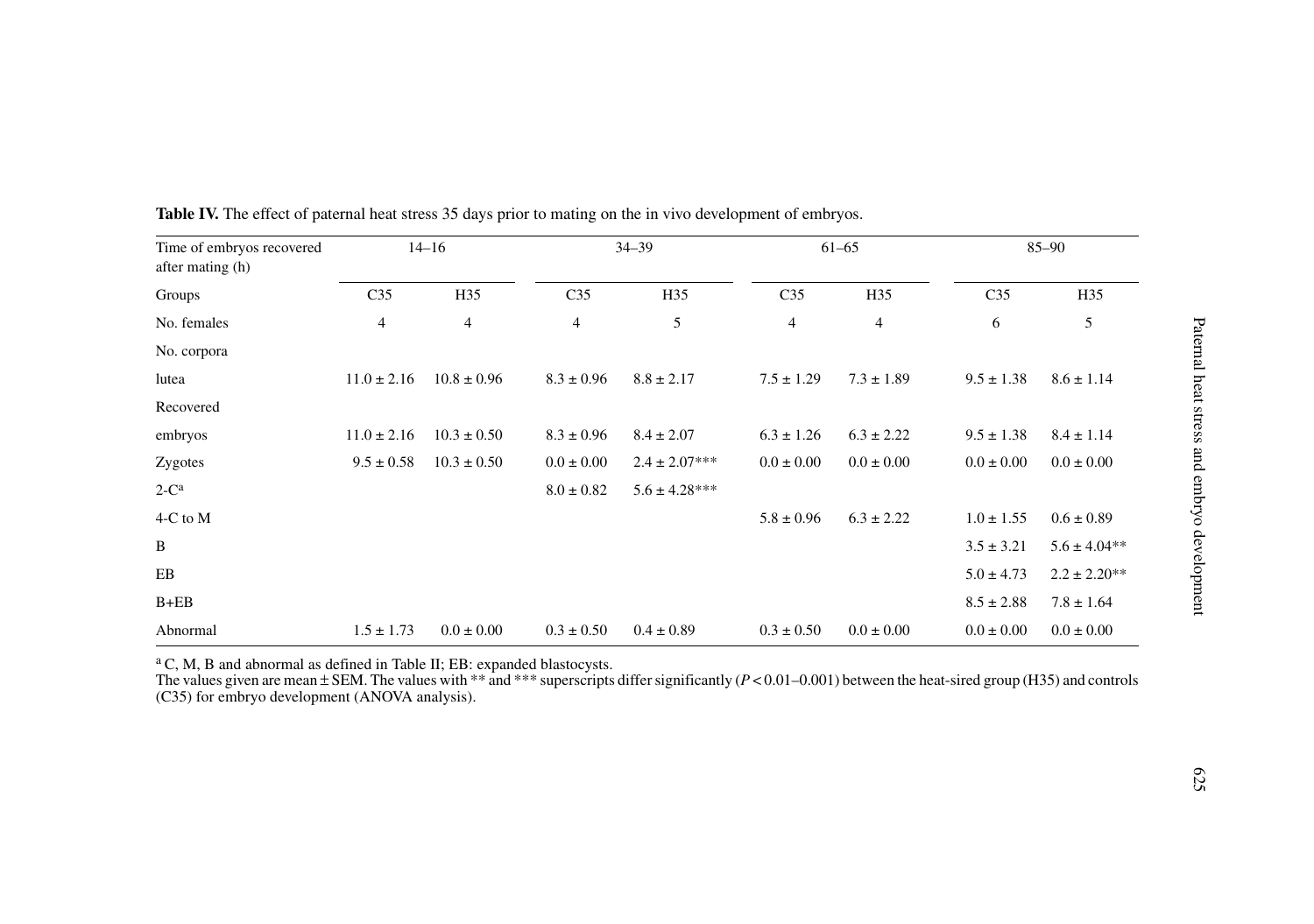| Sire            | No. B <sup>a</sup> | <b>ICM</b>        | TE.                | Total No.<br>$TE + ICM$ | Ratio<br>(ICM/TE) |
|-----------------|--------------------|-------------------|--------------------|-------------------------|-------------------|
| Control $(C7)$  | 20                 | $18.2 \pm 2.92$   | $25.2 \pm 6.17$    | $43.8 \pm 7.08$         | $0.75 \pm 0.19$   |
| Heated (H7)     | 20                 | $14.8 \pm 5.30^*$ | $19.0 \pm 6.27$ ** | $33.7 \pm 10.58***$     | $0.82 \pm 0.33$   |
| Control $(C35)$ | 21                 | $17.1 \pm 4.81$   | $26.3 \pm 8.35$    | $43.5 \pm 12.65$        | $0.66 \pm 0.12$   |
| Heated (H35)    | 17                 | $16.4 \pm 4.37$   | $22.9 \pm 5.37$    | $39.4 \pm 8.68$         | $0.73 \pm 0.17$   |

Table V. The number of cells in blastocysts sired either 7 or 35 days after heating.

a B: blastocysts, ICM: inner cell mass, TE: trophectoderm.

The values given in ratio are the sum of the addition of ICM/TE ratio in each embryo divided by the total number of blastocysts used. Values with \*, \*\* and \*\*\* superscripts differ significantly (*P* < 0.02, 0.005) and 0.001) between the heat-sired group (H7) and controls (C7) for the number of ICM and TE cells (ANOVA analysis).

preimplantaion embryos arisen from the epididymal sperm of heat-stressed males. This is in agreement with an increased mortality of embryos produced with immature, epididymal spermatozoa collected from rams during scrotal insulation [12].

Paternal heat stress 7 days prior to mating reduced the number of TE and ICM cells in the blastocyst although the ratio of ICM/ TE was not different. A reduction of TE and ICM in the blastocyst could decrease its autocrine capacity which could be extremely important in any communication between the conceptus and the uterus. This could directly affect the subsequent implantation and pregnancy and it is relevant that paternal heat stress has been reported to reduce implantation rates [7, 40] and fetus weights and litter sizes [34, 46] in the mouse, and pregnancy rates in sheep [12], rats [18], pigs [6] and humans [24].

Twenty-one days after heating, there are significant reductions in the developmental rate of 2-cell embryos and an increase in the number of abnormal embryos. Additionally, no embryos developed into blastocysts when sired 21 days after heating. The increase of abnormal embryos in this study was similar to previous results published for the rat at 15 days after heating [18], and with the reduced implantation rate reported in the mouse at 21 days after heating [8]. A model proposed by Haig and Westoby [47] predicts that paternal imprinted genes will promote growth and maternal genes will inhibit growth. A paternal imprinted gene encoding U2afbp-rs, an RNA processing protein is transiently transcribed at the 2-cell stage in the mouse [48]. One possibility is that heat stress could impair and/or disturb the paternal imprinted genes during spermatogenesis, thus inhibiting subsequent embryo development. Furthermore, the higher proportion of 2-cell embryos 85–90 h after mating could be that endogenous markers of zygotic gene activation including a transcription requiring complex (TRC) [49– 51], HSP70.1 [52–54] and a translation initiation factor (eIF-4C) [55] might either not be transcribed transiently and/or be abnormally transcribed during the 2-cell stage. These findings merit further investigation.

Spermatozoa ejaculated 21 days after heating would have been pachytene and diplotene spermatocytes at the time of heating [42, 43] and these cells have been previously reported to be seriously damaged by heat exposure [45, 56, 57] and this study. Apparently this damage can extend to an effect on the development of preimplantation embryos.

Paternal heat stress 21 and 35 days prior to mating also increased the number of zygotes at 34–39 h, 61–65 h and 85–90 h after mating, compared with the control groups. This may be because paternal heat stress could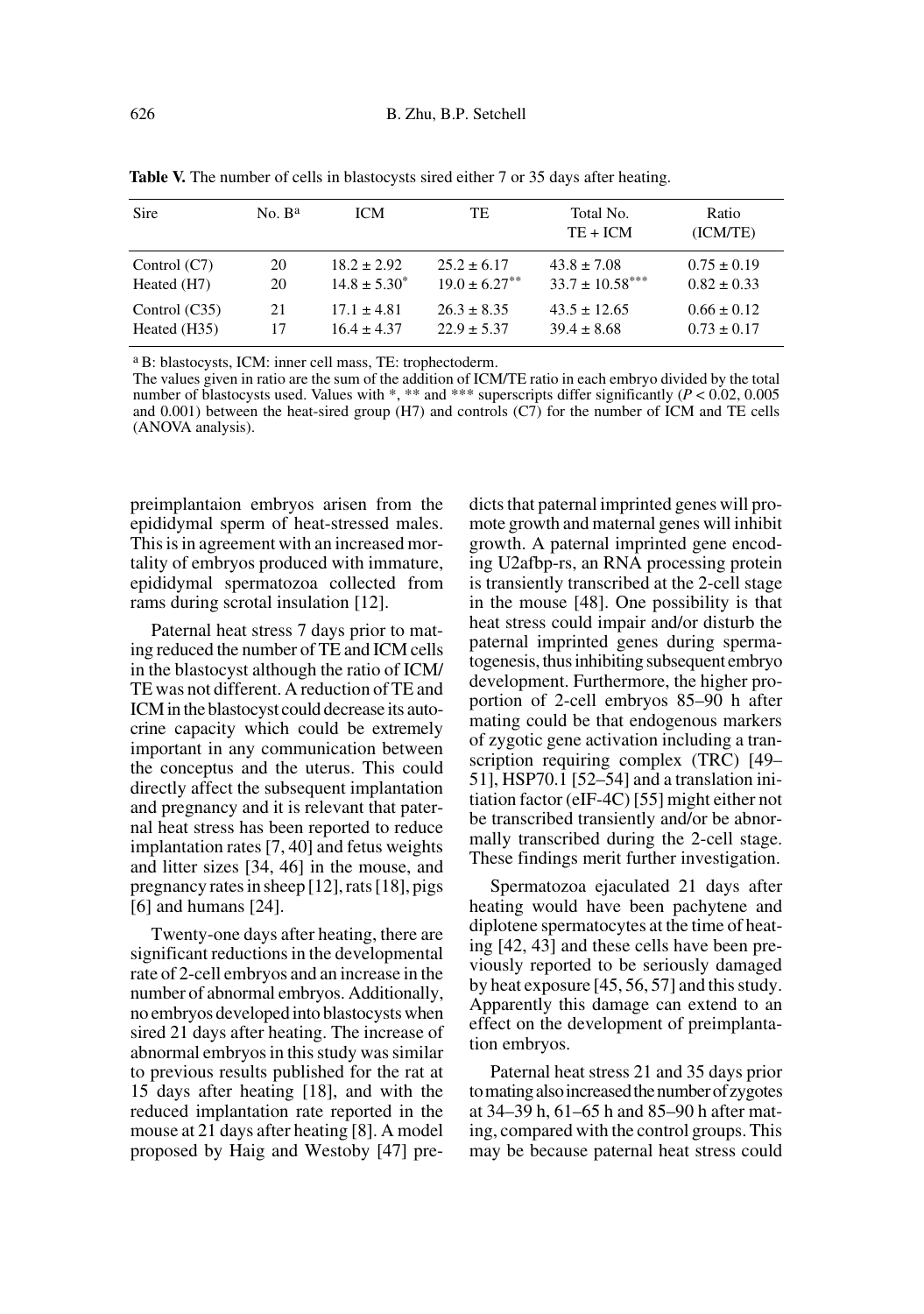damage nuclear remodelling and pronuclear formation [58, 59], inhibit the first round of DNA replication [60] and/or impair the regulatory balance between cell death genes and cell survival genes [61]. Furthermore, paternal heat stress 35 days earlier reduced the number of 2-cell embryos at 34–39 h after mating and expanded blastocysts 85– 90 h after mating. Since sperm ejaculated 35 days after heating would have been spermatogonia at the time of heating, spermatogonia in the testis are also damaged by heat insult because heat stress reduced sperm concentration and motility and increased the number of abnormal spermatozoa of male mice. This was in agreement with a decreased sperm concentration and the increased number of abnormal spermatozoa recovered from the cauda epididymis of male mice, 35 days after exposure to a 40 °C water bath for 2 h [32].

In conclusion, the present results further demonstrated that embryo quality is related to sperm quality. These results suggest that heat stress damaged germ cells from both the epididymis and the testis, and significantly damaged spermatocytes, and possibly also spermatogonia because there were low sperm concentration, motility, viability and high abnormality in male mice after the treatment. A reduction in sperm quality after paternal heat stress leads to a decrease in the development rate of preimplantation embryos, significantly reducing the number of 2-cell embryos, 4-cell to morula and blastocysts.

#### **ACKNOWLEDGEMENTS**

We are grateful for the assistance of Mr Jakrit Yaeram, Mr Hamish Hamilton, Mrs Lindy Mcphee, Ms Natasha Penno, Dr Sarah Robertson and Dr Graham Webb. This work was supported by the Australian Research Council, and by the award of the University of Adelaide, an Overseas Postgraduate Research Scholarship to Bi-ke Zhu.

# **REFERENCES**

- [1] Kitayama T. Study on testicular temperature in man. Acta Urol Japon 1965, 11: 435–437.
- [2] Waites GMH. Temperature regulation and the testis. In: John AD, Gomes WR, VanDemark NL (Eds), The Testis I, Academic Press, London, 1970, p 241–279.
- [3] Waites GMH. Temperature regulation and fertility in male and female mammals. Isr J Med Sci 1976, 9: 982–993.
- [4] Setchell BP. The scrotum and thermoregulation. In: Setchell BP (Ed), The Mammalian Testis, Paul Elek Press, London, 1978, p 90– 108.
- [5] Moule GR, Waites GMH. Seminal degeneration in the ram and its relation to the temperature of the scrotum. J Reprod Fertil 1963, 5: 433–446.
- [6] Wettemann RP, Bazer FW. Influence of environmental temperature on prolificacy of pigs. J Reprod Fertil 1985, 33 (Suppl): 199–208.
- [7] Bellve AR. Viability and survival of mouse embryos following parental exposure to high temperature. J Reprod Fertil 1972, 30: 71–81.
- [8] Burfening PJ, Elliot DS, Eisen EJ, Ulberg LC. Survival of embryos resulting from spermatozoa produced by mice exposed to elevated ambient temperature. J Anim Sci 1970, 30: 578–582.
- [9] Zhu B, Walker SK, Setchell BP, Maddocks S. The effect of paternal heat stress on development in vitro of preimplantation embryos in the mouse. Proc Aust Soc Reprod Biol 1999, 30: 62.
- [10] Howarth B, Alliston CW, Ulberg LC. Importance of uterine environment on rabbit sperm prior to fertilization. J Anim Sci 1965, 24: 1027–1032.
- [11] Burfening PJ, Ulberg LC. Embryonic survival subsequent to culture of rabbit spermatozoa at 38 $\degree$ C and 40 $\degree$ C. J Reprod Fertil 1968, 15: 87–92.
- [12] Mieusset R, Quintana Casares P, Sanchez Partida G, Sowerbutts SF, Zupp JL, Setchell BP. Effects of heating the testes and epididymides of ram by scrotal insulation on fertility and embryonic mortality in ewes inseminated with frozen semen. J Reprod Fertil 1992, 94: 337–343.
- [13] Dutt RH, Simpson EC. Environmental temperature and fertility of Southdown rams early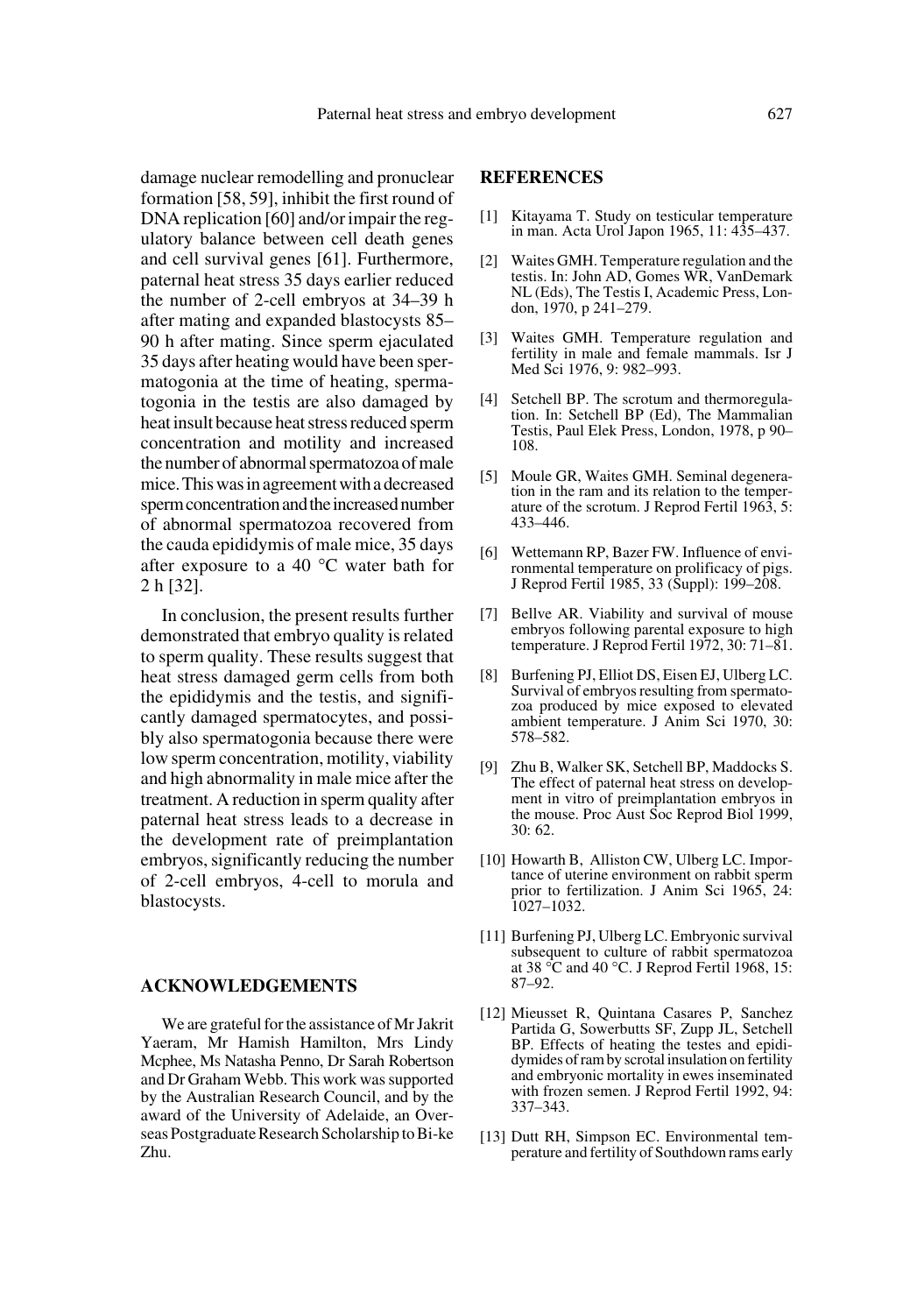in the breeding season. J Anim Sci 1957, 16: 136–143.

- [14] Fowler DG, Dun RB. Skin folds and merino breeding. 4. The susceptibility of rams selected for a high degree of skin wrinkle to heat induced infertility. Aust J Exp Agric Anim Husb 1966, 6: 121–127.
- [15] Howarth B. Fertility in the ram following exposure to elevated ambient temperature and humility. J Reprod Fertil 1969, 19: 179–183.
- [16] Rathore AK. Fertility of rams heated for 1, 2, 3, and 4 days, mated to superovulated ewes. Aust J Agric Res 1970, 21: 355–358.
- [17] Braden AWH, Mattner PE. The effects of scrotal heating in the ram on semen characteristics, fecundity and embryonic mortality. Aust J Agric Res 1970, 12: 509–518.
- [18] Setchell BP, D'Occhio MJ, Hall MJ, Laurie MS, Tucker MJ, Zupp JL. Is embryonic mortality increased in normal females mated to subfertile males? J Reprod Fertil 1988, 82: 567–574.
- [19] Levine RJ, Bordson BL, Mathew RM, Brown MH, Stanley JM, Starr TB. Deterioration of semen quality during summer in New Orleans. Fertil Steril 1988, 49: 900–907.
- [20] Levine RJ, Mathew RW, Brandon Chenault C, Brown MH, Hurtt ME, Bentley KS, Mohr KL, Working PK. Differences in the quality of semen in outdoor workers during summer and winter. N Engl J Med 1990, 323: 12–16.
- [21] Tjoa WS, Smolensky MH, Hsi BP, Steinberger E, Smith KD. Circannuate rhythm in human sperm count revealed by serially independent sampling. Fertil Steril 1982, 38: 454–459.
- [22] Gyllenborg J, Skakkebaek NE, Nielsen NC, Keiding N, Giwercman A. Secular and seasonal changes in semen quality among young Danish men: a statistical analysis of semen samples from 1927 donor candidates during 1977–1995. Int J Androl 1999, 22: 28–36.
- [23] Robinson D, Rock J. Intrascrotal hyperthermia induced by scrotal insulation: effect of spermatogenesis. Obstet Gynecol 1967, 29: 217–223.
- [24] Thonneau P, Ducot B, Bujan L, Mieusset R, Spira A. Effect of male occupational heat exposure on time to pregnancy. Int J Androl 1997, 20: 274–278.
- [25] Bamba K. Evaluation of acrosomal integrity of boar spermatozoa by bright-field microscopy using an eosin-nigrosin stain. Theriogenology 1988, 29: 1245–1251.
- [26] Gangrade BK, Dominic CL. Oestrous induction in unisexually grouped mice by multiple short-term exposures to males. Biol Reprod 1984, 31: 89–96.
- [27] Jemiolo B, Harvey S, Novotny M. Promotion of the Whitten effect in female mice by synthetic analogs of male urinary constituents*.* Proc Natl Acad Sci USA 1986, 83: 4576– 4579.
- [28] Zhu B, Walker SK, Maddocks S. Optimisation of in vitro culture conditions in B6CBF1 mouse embryos. Reprod Nutr Dev 2004, 44: 219–231.
- [29] Quinn P, Kerin JF, Wanes GM. Improved pregnancy rate in human in vitro fertilization with the use of a medium based on the composition of human tubal fluid. Fertil Steril 1985, 44: 493–498.
- [30] Nicolson GL, Yanagamachi R, Yanagamachi H. Ultrastructural localisation of lectin-binding sites on the zonae pellucidae and plasma membranes of mammalian eggs. J Cell Biol 1975, 66: 263–274.
- [31] Chatot CL, Ziomek CA, Bavister BD, Lewis JL, Torres I. An improved culture medium supports development of random-bred 1-cell mouse embryos in vitro. J Reprod Fertil 1989, 86: 679–688.
- [32] Cairnie AB, Leach KE. Quantitative studies of cytological damage in mouse testis produced by exposure to heat. Can J Genet Cytol 1980, 22: 93–102.
- [33] Jannes P, Spiessens C, Van der Auwera I, D'Hooghe T, Verhoeven G, Vanderschueren D.Male subfertility induced by acute scrotal heating affects embryo quality in normal female mice. Hum Reprod 1998, 13: 372–375.
- [34] Casady RB, Myers RM, Legates JE. The effect of exposure to high ambient temperature on spermatogenesis in the dairy bull. J Dairy Sci 1953, 36: 14–23.
- [35] Skinner JD, Louw GN. Heat stress and spermatogenesis in *Bos indicus* and *Bos Taurus* cattle. J Appl Physiol 1966, 21: 1784–1790.
- [36] Vogler CJ, Bame JH, DeJarnette JM, McGilliard ML, Saacke RG. Effects of elevated testicular temperature on morphology characteristics of ejaculated spermatozoa in the bovine. Theriogenology 1993, 40: 1207–1219.
- [37] Smith JF. The effect of temperature on characteristics of semen in rams. Aust J Agric Res 1971, 22: 481–490.